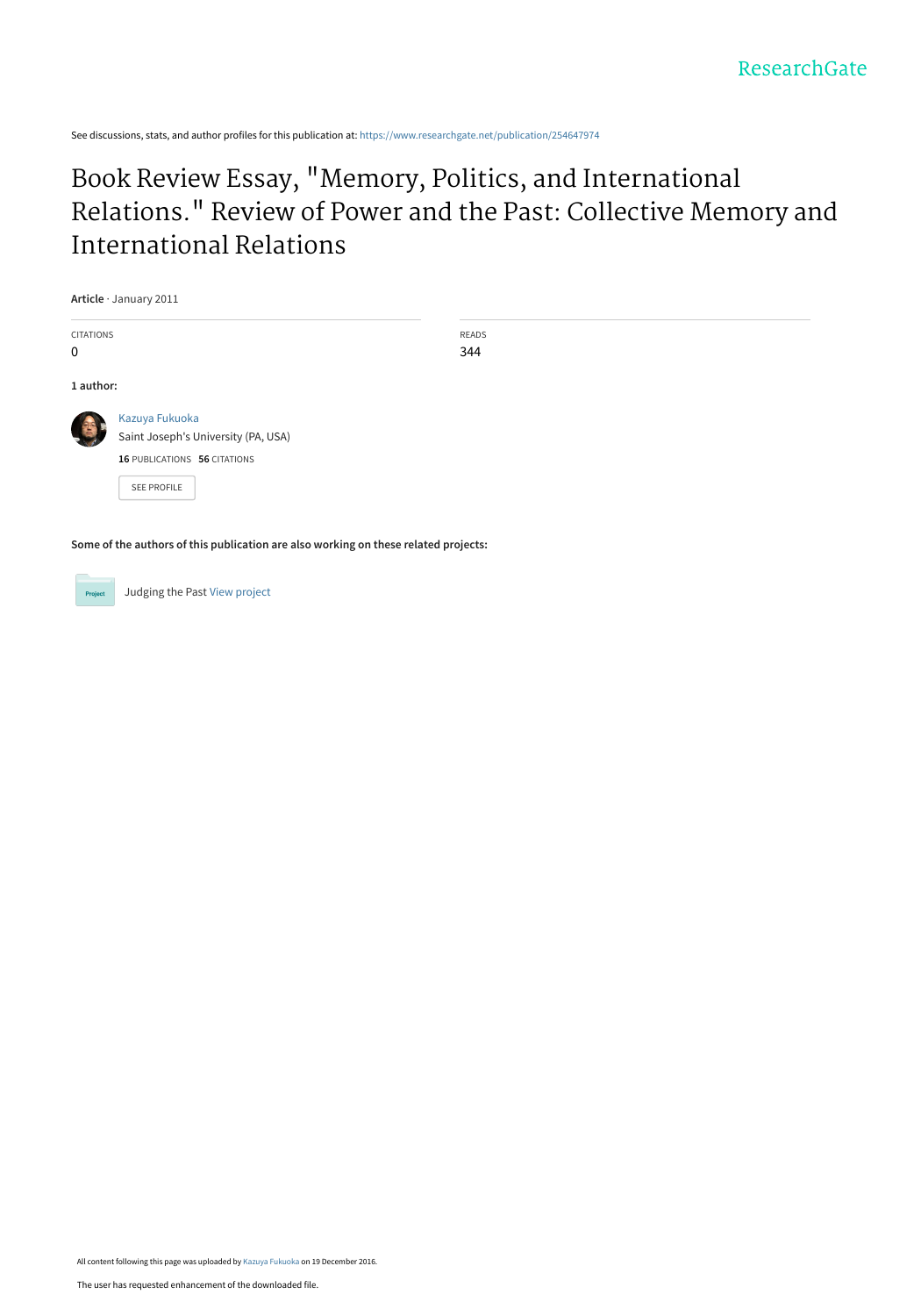# Books

## Memory, Politics, and International **Relations**

*Review by* Kazuya Fukuoka

Eric Langenbacher and Yossi Shain, *Power and the Past: Collective Memory and International*<br>Relations. Washington, DC: Georgetown University Press, 2010. 244 pp. \$29.95

Nations are haunted by the memories of the past. In 1882, Ernst Renan made the widely recognized remark, "the possession in common of a rich legacy of remembrances," which noted national remembrance or national collective memory as important ingredients of the national spirit. Ever since then, they have been a critical part of the study of nations and nationalism.<sup>1</sup> People remember the past as members of *mnemonic communities*. 2 As national symbols, memories help frame and nurture the perceptions and feelings about nations. This is the "existential fusion" in which "our own personal biography with the history of the groups or communities to which we belong" becomes "an indispensable part of our social identity."<sup>3</sup> Furthermore, this is why we collectively feel a sense of honor, shame, or even pain from time to time in terms of our national history.

The so-called *memory boom* has been widespread in the humanities and in the social sciences over the last three decades, yet international relations (IR) as a field has been relatively quiet regarding the notion of memory. Despite the fact that collective memories of contentious pasts so often Kazuya Fukuoka is a professor of political science at Saint Joseph's University. His specific area of focus is on the sociopolitical implications of collective memory and nationalism in Asia.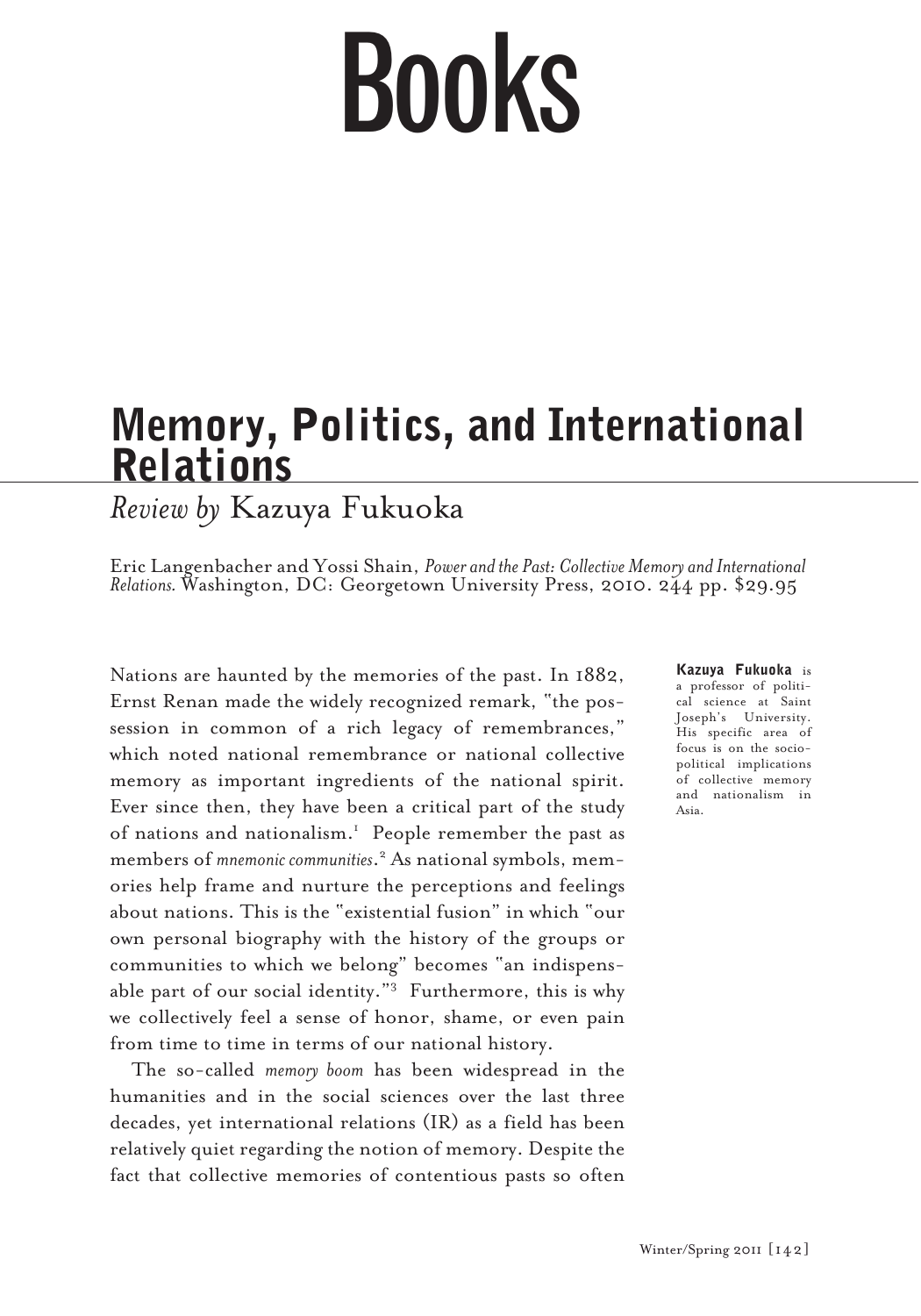complicate international relations between former perpetrator and victim nations, and that people in the world are so frequently attracted, swayed, and annoyed by national pasts, the question of national diversities (and the constitutive nature of the formation of national consciousness) has long been a non-issue in IR. Although IR has finally started discussing memory dynamics, especially in terms of collective trauma, it is still in a nascent stage. $4$ 

abuses to justice have not come to the fore."5 This omission is simply unacceptable since historical issues are real and the empirical importance of memory is undeniable. In this vein, the book tries to explore the profound ways which collective memories in various societies help to shape international politics. Empirically, this project pertains to the question of how specific memories are constructed, contested, and re-constructed, which also leads

## As national symbols, memories help frame and nurture the perceptions and feel- ings about nations.

*Power and the Past: Collective Memory and International Relations* addresses the very question of the role of collective memory in international affairs. Editors Eric Langenbacher and Yossi Shain (both affiliated with Georgetown University) compile a variety of case studies that make this volume an important contribution to our understanding of the inter-connected relationship between memory, identity, and international relations. According to the editors, "[t]he international policy impact of collective memory…has not received the systematic attention in either the academic or the policy arena that it deserves" even though "it is difficult to find a country or region where memory and related concerns such as working through a traumatic past and bringing perpetrators of human rights

to the discussion of the constitutive nature of memories in nation-formation. Theoretically, the editors explore how IR constructivism can incorporate memory problematique into its research agenda.

The volume has four main purposes. First, the editors consider the book "a serious effort to study the impact of post-9/11 collective memories on international affairs and foreign politics." Second, the book claims a "breadth of empirical coverage," including case studies that cover Austria, China, Israel, Japan, Poland, Switzerland, and the United States. Third, the volume also aims at making "a conceptual and theoretical contribution" to international relations theory. Fourth, the analytical stance of the book is intentionally "interdisciplinary" with con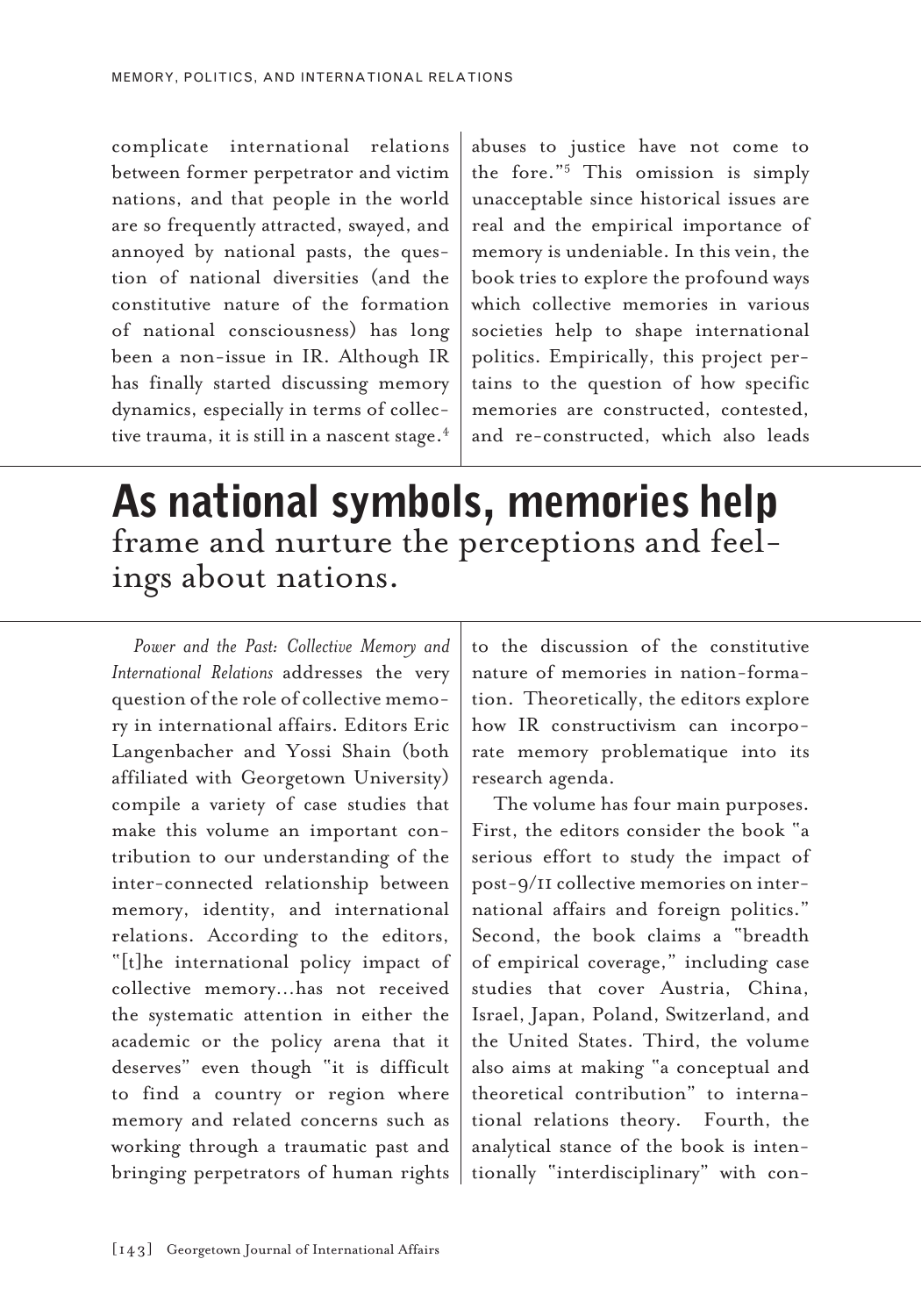tributors from both the humanities and social sciences.6 The book is based on "a series of discussions and symposia" held at Georgetown University in 2005, comprising two theoretical chapters (Chapter 1 and the conclusion) and nine cases studies (Chapters  $2 - 10$ .<sup>7</sup>

Co-editor Langenbacher's theoretical review constitutes a key chapter of the volume (Chapter 1). The extent of his coverage is commendable. He discusses the key figures in memory studies in the fields of history, anthropology and sociology, and explores the possibility of incorporating those insights into the study of international relations. The chapter serves as a good introduction to the concepts of history and memory. The author cogently explains the level of objectivity (or interpretation) embedded in the analytical concepts such as the past, history, historical consciousness, memory, and myth. He also succinctly summarizes different types of memories by referring to communicative, generational, collective, and cultural memories.<sup>8</sup>

The volume fails, however, to generate a theoretical coherence. It does not seem that the contributors consistently share the theoretical agenda the editors try to develop. Admitting that one of the book's strengths lies in its interdisciplinary approach (as the editors rightly suggest), this is not a book where each essay articulates the book's theoretical and cultural framework through different dimensions. More theoretically, the volume also suffers from a lack

of reference to the recently burgeoning collective trauma literature in IR. Langenbacher's theoretical discussion touches on the work of scholars such as Duncan Bell and Jenny Edkins; however, he only hints at the impact of the traumatic experience in identity-formation.9 More significantly, the concept of trauma was never clearly defined even though most of the chapters deal with memories of the Holocaust and 9/11. The phrase is rather uncritically used without theoretical consideration. Accordingly, memory and trauma are used synonymously very often. This is not negligible. There is an array of opposition to the usage of the psychoanalytical approach in the study of collective memory because, most simply, collective memory is not the aggregate of individual, autobiographic memories.10 Again, people remember the past as part of a nation. Trauma does not exist naturally; rather, it is a socially constructed cultural structure ("cultural trauma").11 The editors seem generally aware of this, but the volume needs a more sophisticated treatment of this key concept.<sup>12</sup>

Langenbacher's stress on the theoretical affinity between IR constructivism and political culture research, however, is certainly an appropriate move.13 I also agree that IR constructivism is now ready for the incorporation of memory into the study of international relations.<sup>14</sup> However, the question should also be raised regarding its underlying ontology. That is, one of the problems of mainstream IR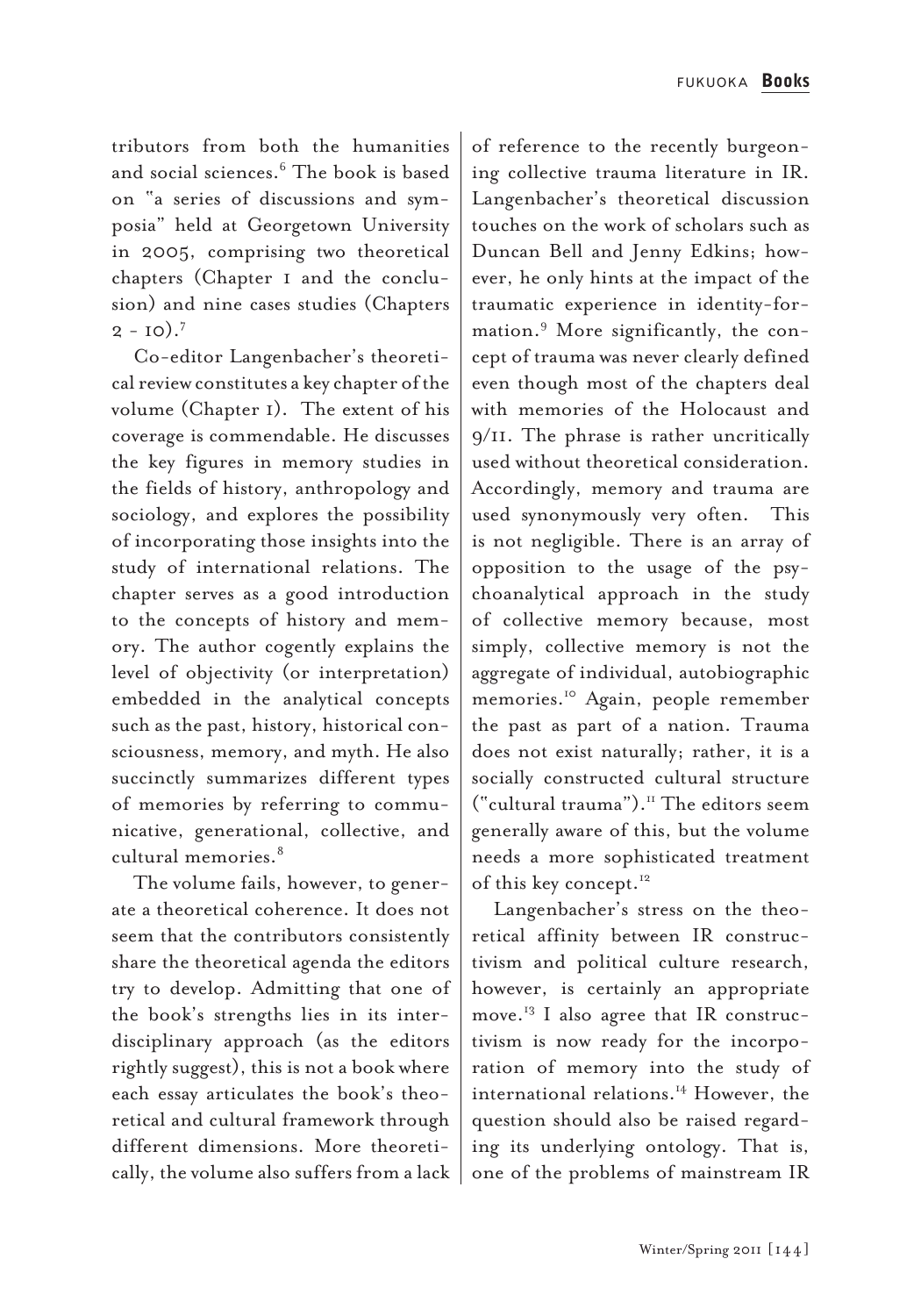constructivism is too much concession to rationalist state-centered ontology.<sup>15</sup> Scholars often fail to pay appropriate attention to the issue of nation and nationalism as a dependent variable (or a unit of analysis). This very lack of ontological treatment is one of the reasons for IR's late register for memory problematique. To merely say that an ideational factor such as memory is at work in the international sphere does not advance our theoretical understanding.

The volume does have a variety of cases that surely show its strength. However, this very variety renders the incoherency of the book. The nine case studies are not coherent in either scope or depth. Among them, four Holocaust chapters are composed of in-depth case studies and present the strongest part of the book. Bettina Warburg's chapter (Chapter 2) provides a nice introduction to German collective memory in the post-War years. She explores the way Holocaust memory in Germany shaped Germany's international role. Langenbacher's case study on German-Polish relations (Chapter 3) shows the potential relativization of Holocaust memories with the emerging theme of German suffering. Avi Becker focuses on the increasing importance of nonstate actors in the institutionalization of Holocaust memories in Switzerland and Austria (Chapter 4). Focusing on the American Jewish community and its multifarious voices, Ori Soltes looks into the question of "Jewish political interests" (Chapter 5).

Three chapters on 9/11 are the contributions by historians. Omer Bartow discusses the very question of the use of the past memories for the sake of understanding and justifying present events (Chapter 6). He cautions that the West uses its "distorted" memories so as to legitimize the aftermath of 9/11, including the wars in Afghanistan and Iraq. Michael Kazin's provocative chapter problematizes "12/12," i.e., the date for the U.S. Supreme Court decision which initiated the presidency of George W. Bush on December 12, 2000 (Chapter 7). Although largely forgotten, the 12/12 event was also significant because the aftermath of 9/11 (the wars on Afghanistan and Iraq) was possible at least in part due to the Bush administration—the product of the 12/12 decision. Referring to German Prime Minister Gerhard Schroder's appeasement stance toward Saddam Hussein as well as President Bush's preemptive strikes, Jeffery Herf's elaborated essay criticizes the ways those leaders "selectively" used historical images and analogies to justify their policies (Chapter 8). This is important because "speaking the truth about the past is not only a moral demand but also essential for good foreign policy."16 Each chapter presents interesting aspects of the issues surrounding 9/11 from the historians' points of view. As a result, however, they do not pursue the memory of 9/11 in a theoretically coherent way as the editors stressed at the outset, showing the double-edged sword of the interdisciplinary project.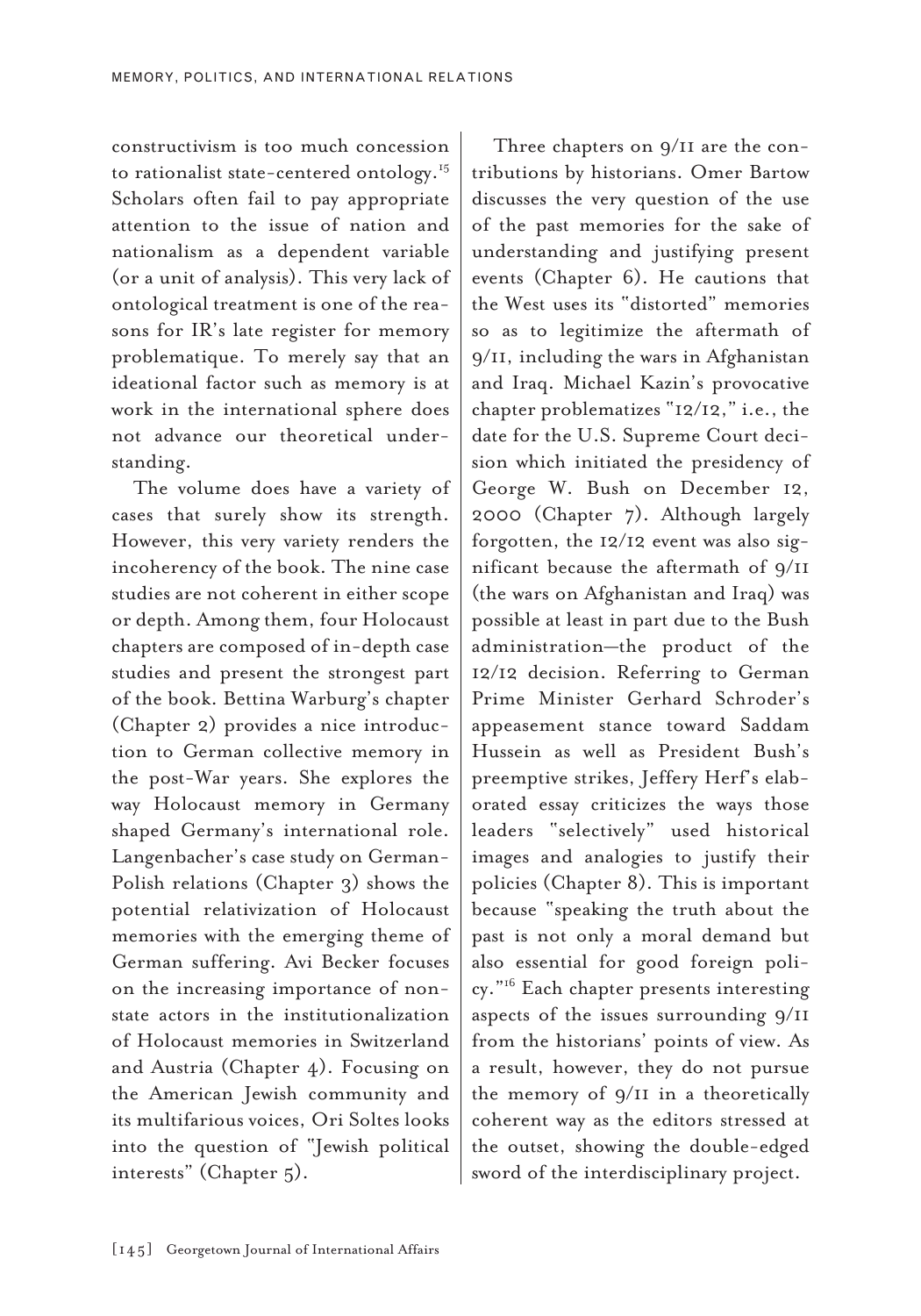Although the cases on Japan and China provide important insights on East Asia's memory politics, their contribution to the overall theme of the book is unclear. Thomas Berger skillfully explores the puzzling resurgence of memory (and memory politics) in Japan in particular and in East Asia in general (Chapter 9). Driven by the universal discourse of historical justice, memory issues often stall the negotiation processes in other issue areas such as territorial and/or trade disputes.

Second, Shain emphasizes that there are "complex interactions between elites and mass publics" over memory construction. Although the process is mainly "top-down," it is also true that "mass public are not merely passive vessels." Third, Shain stresses "unintended consequences" surrounding memory politics. Fourth, it is emphasized that we now see international affairs differently "through the filter of collective memory." Fifth, the author maintains that "the volume…demonstrates how

## The reader should take the volume's **shortcomings** as a part of the growing pains for IR in striving for a new challenge.

Gerrit Gong, referring to China's antiterrorism cooperation with the U.S. after 9/11, stresses that ideational factors (such as international prestige and justice) became more and more important relative to perceived national interests in contemporary foreign policy makings (Chapter 10). The chapter does talk about the 9/11 event as a catalyst for "the fundamental realignment of Chinese-U.S. relations."17 But, it is not abundantly clear if the chapter engages itself in the discussion of the working of memory in the way which the book promises.

As a conclusion, Yossi Shain summarizes five "common themes" derived from the discussions in the volume. First, it is the empirical reality that "collective memories emerge in a variety of cultural and national contexts." important sustained academic attention and reflection remains."18

Relating to the second point of elitepublic interaction, Shain also emphasizes the function of memory as an orienting symbol, which seems to warrant further consideration. He states, "the pools of memories never dry up, since the present continuously evolves into the past and instructs the future."19 This orienting function of memory is important, yet the thesis is underdeveloped. Social psychology would hint this in terms of "schema."20 Capturing collective memory as a cultural system, sociology of culture also emphasizes the role of collective memory as a template.21 The chapter would surely benefit from these theoretical insights.

Shain also asserts that "the 9/11 terrorist attacks and their aftermath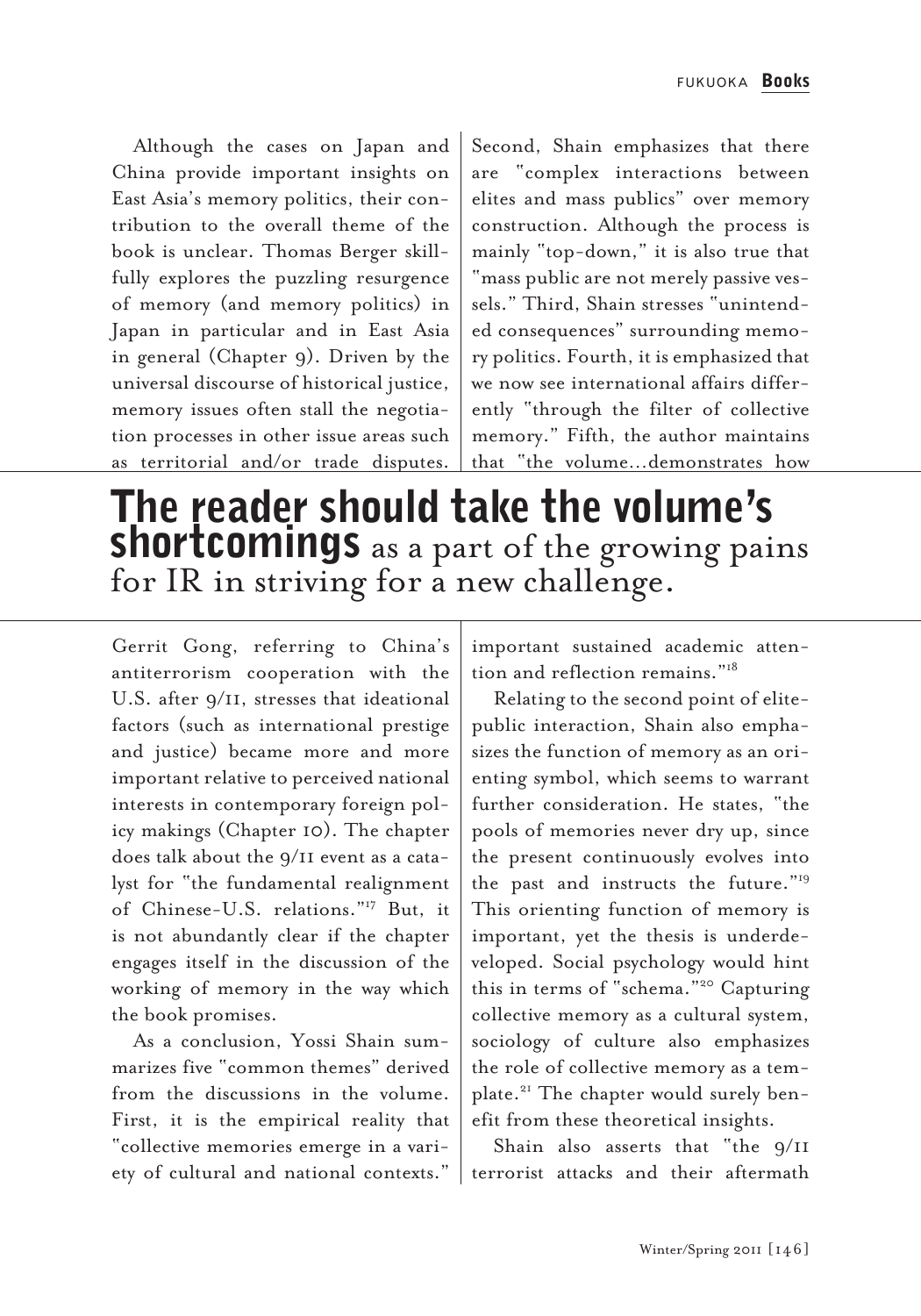opened new debates on questions of morality, justice, legitimacy, and values in international affairs."<sup>22</sup> This could be true in the U.S. context. Presumably, the Iraq war "heightened the 'mood swing' and confused longstanding alliances of values and their prioritization."23 Shain also argues that "September 11 constituted a signpost, signaling a new era and a formative new memory"24 because post-9/11 international politics are "governed not only by force but also by assigning legitimacy to actors' decisions and behaviors."25 All of these claims are interesting and important, but they need empirical verification. There are many moving parts to consider (political, social, and cultural) and Shain's rather casual discussion does not pass the empirical test.

That being the case, *Power and the Past* is still a notable achievement. This is a volume to be read by the students of international affairs in general as well as those who take the cultural turn of IR theories seriously in particular. Each case study provides important implications for the contemporary memory problematiques at work. The reader should take the volume's shortcomings as a part of the growing pains for IR in striving for a new challenge.